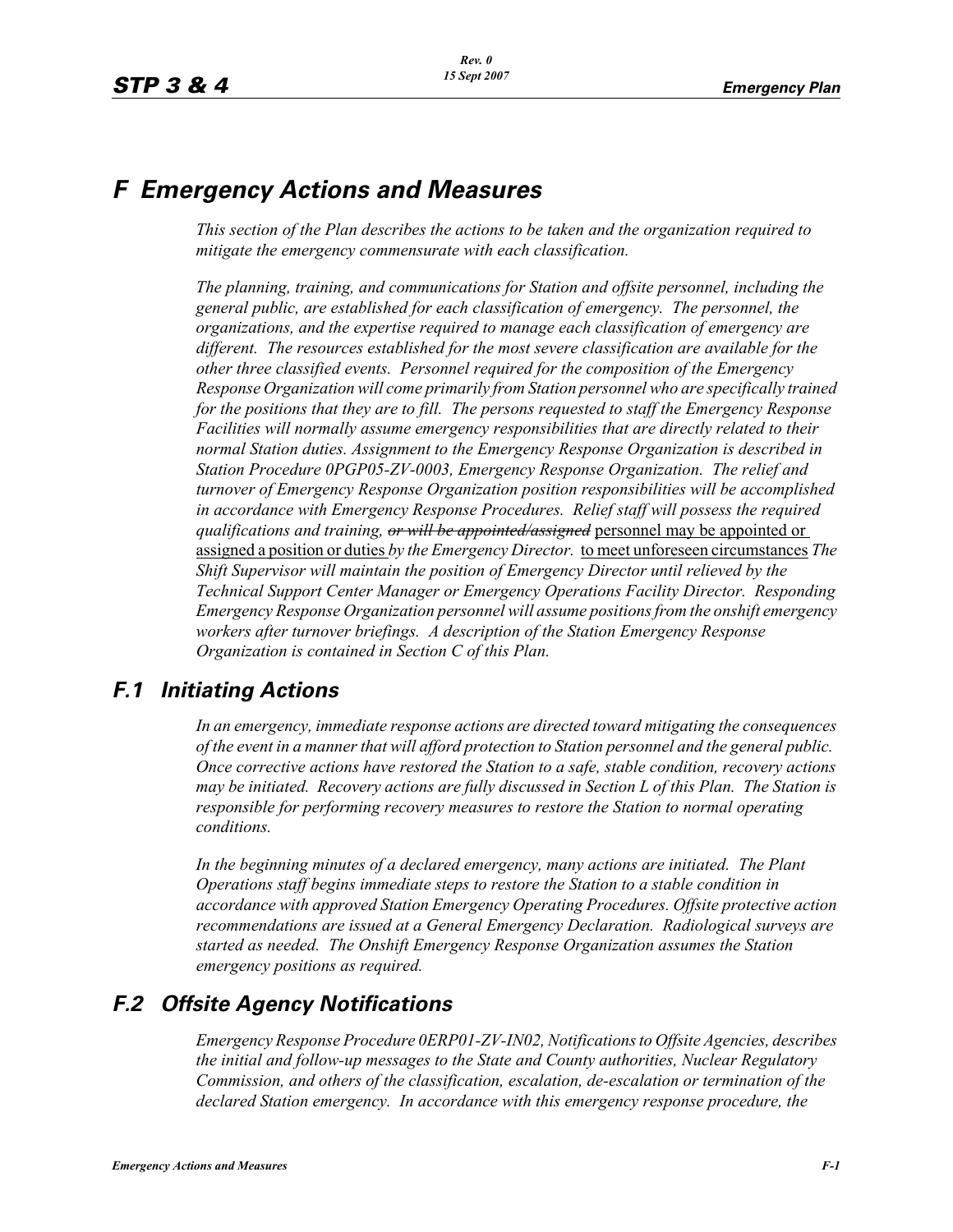*following information is provided to State and local governments. This information includes but is not limited to:*

- -*Station status,*
- -*Release* status *and dose projections,*
- *meteorological conditions,*
- *results of Offsite Field Team monitoring, and*
- *protective action recommendations.*

### *F.3 Assembly and Accountability*

*The assembly and accountability of Protected Area personnel will be accomplished in accordance with Emergency Response Procedure 0ERP01-ZV-IN04, Assembly and Accountability. Personnel in the Protected Area will be monitored for contamination. The Emergency Director initiates the Assembly and Accountability process by directing the sounding of the Assembly Alarm and providing assembly instructions over the plant public address system. Personnel shall assemble in predetermined assembly areas identified in 0ERP01-ZV-IN04, Assembly and Accountability.*

*Personnel assembling in the Protected Area of the Station are accounted for by the security computer system. Backup methods are provided in the event the security computer fails. The Emergency Response Procedure 0ERP01-ZV-IN04, Assembly and Accountability, is designed to achieve this emergency action within 30 minutes. A list of missing personnel compiled by the Security Force Supervisor will be provided to the Security Manager for dissemination to the Emergency Director. A Search and Rescue team will be dispatched to locate and, if necessary, rescue missing Station personnel.*

*Evacuated personnel will be monitored at an offsite Reception Center, if required by radiological conditions.*

# *F.4 Access Control to Site Areas*

*Access control to site areas is the overall responsibility of the Security Manager. During an Alert, Site Area Emergency, or General Emergency, individuals entering or leaving the site may be directed to one gatehouse or the Emergency Operations Facility which may serve as the alternate facility for access control operations.* 

# *F.5 Site Evacuation*

*Site evacuation may be implemented at any time under the authority of the Emergency Director and shall be implemented after* personnel *accountability for a Site Area Emergency or General Emergency. The Emergency Director orders the evacuation of Station personnel after careful consideration of the benefits and risks involved. The detailed responsibilities and functions of the Station personnel during an evacuation are contained in Emergency Response Procedure 0ERP01-ZV-IN05, Site Evacuation.*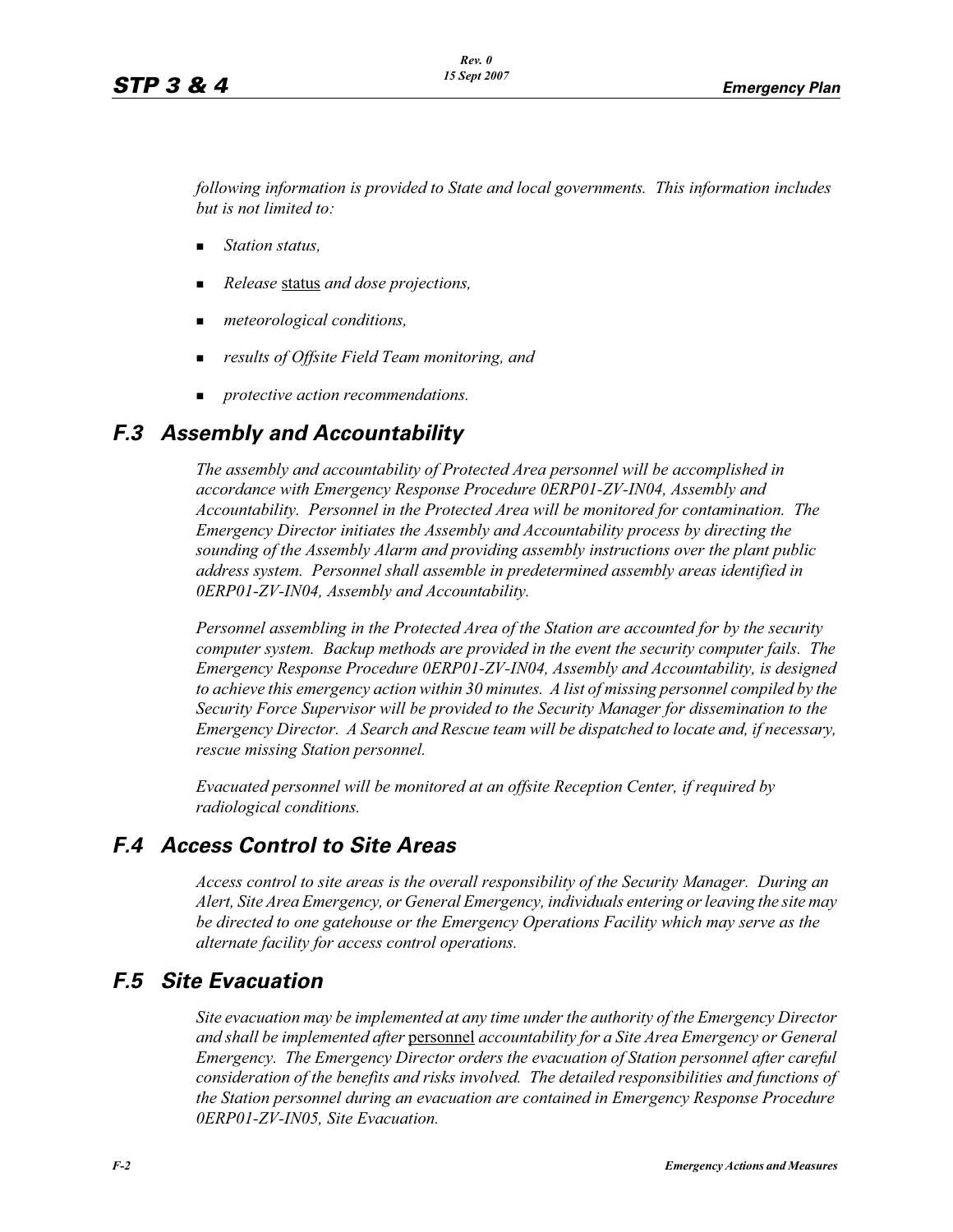*When site evacuation is ordered and contamination monitoring cannot be performed onsite due to a radiological release, personnel from the affected area(s) will report to designated Offsite Reception Center(s), activated by the Matagorda County Emergency Management Director, for radiological monitoring and decontamination, if required.*

*A site evacuation is considered when the conditions that require an area evacuation are not confined to a Station building or when general area radiation levels outside the Radiologically Controlled Area exceed Emergency Plan limits as stated in Section J of this Plan. In addition, a site evacuation could be initiated following an area evacuation if a hazard continues to increase in severity or spreads to other areas, or the Emergency Director deems it necessary that nonessential personnel be evacuated from the Station. Emergency Response Procedure 0ERP01-ZV-IN05, Site Evacuation takes into consideration evacuation routes and alternatives for inclement weather and radiological conditions. A site evacuation may be delayed by the Emergency Director if any of the following conditions exist:*

- -*Severe weather conditions which would threaten safe transport;*
- -*A significant radiological hazard which would be encountered;*
- - *A security threat occurring which would have an adverse impact on personnel leaving the site*
- - *A condition similar to these in magnitude which, in the opinion of the Emergency Director would adversely affect site personnel.*

### *F.6 Onsite Shelter*

*Shelter may be implemented under the authority of the Emergency Director at any time. All hazards are monitored by the Emergency Response Organization (ERO) and appropriate protective actions given to emergency workers. The Emergency Director orders onsite shelter of station nonessential personnel after careful consideration of the benefits and risks involved. The responsibilities and functions of the station nonessential personnel during onsite shelter are contained in Emergency Response Procedure 0ERP01-ZV-IN05, Site Evacuation.*

# *F.7 Medical Assistance*

*Medical assistance for offsite treatment of radiologically contaminated personnel is described in Station Procedure 0PGP03-ZA-0106, Emergency Medical Response Plan and 0POP04-ZO-0004, Personnel Emergencies, and in Section J of this Plan.*

### *F.8 Emergency Classification Actions*

*The following subsections describe the emergency actions to be taken during any of the four declared emergency classifications. The resources described are what is normally expected to be used for a particular classification, but are available to any emergency classification.*

#### *F.8.1 Unusual Event*

*Typical actions for an Unusual Event emergency classification are as follows:*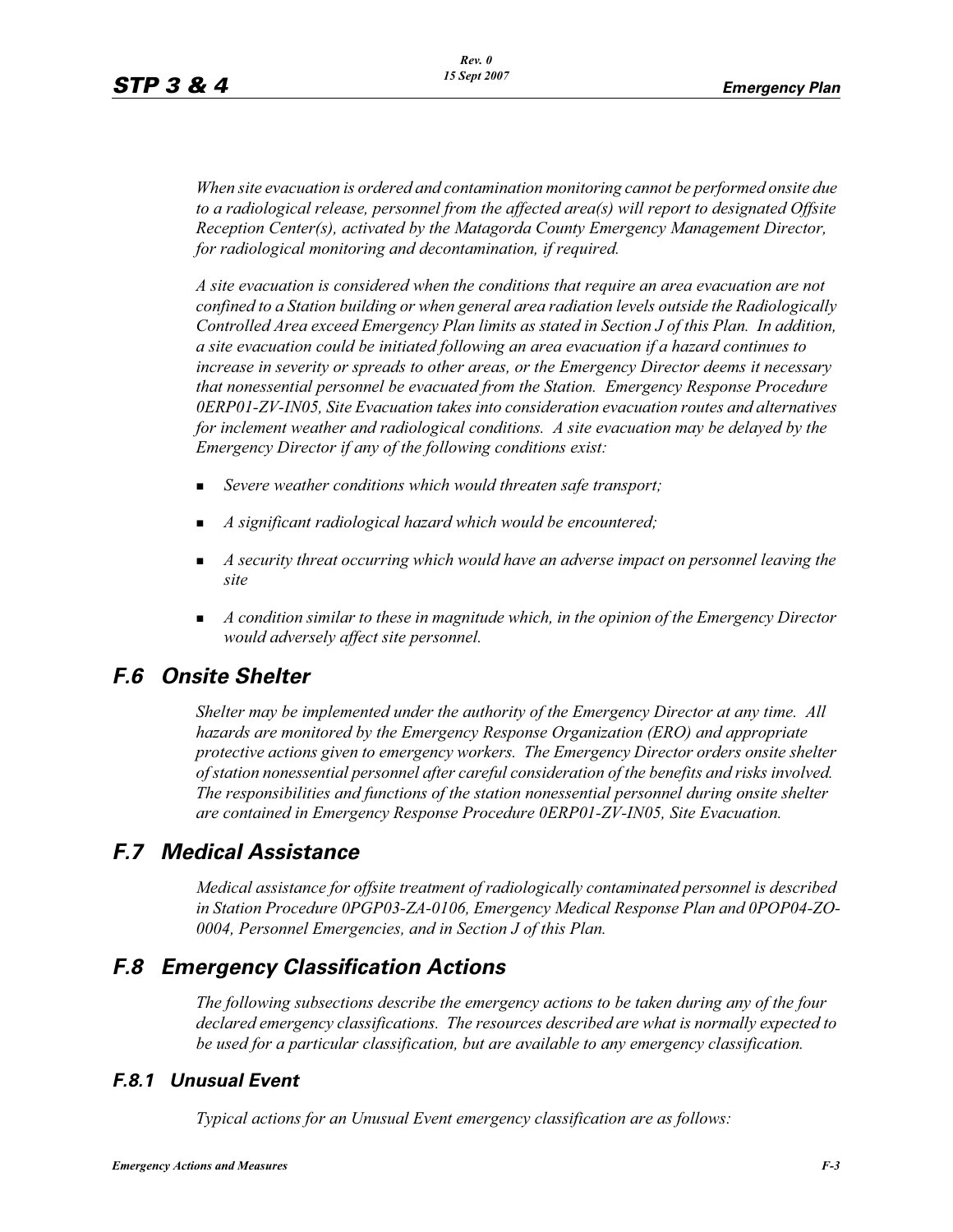- -*Improve station conditions;*
- -*Alert the onshift personnel;*
- -*Notify the State, County and Nuclear Regulatory Commission agencies;*
- -*Terminate or mitigate the consequences of the event.*

*The Control Room is the primary control center for emergency response, notifications, Station control, and monitoring of process parameters for this class of emergency. A functional diagram of communication links for an Unusual Event is depicted in Figure F-1.* 

*Actions for an Unusual Event are normally handled by the onshift Emergency Response Organization personnel complement and usually require no outside assistance. Additional Emergency Response Organization personnel are available through Emergency Response Procedure 0ERP01-ZV-IN03, Emergency Response Organization Notification.* 

*State and County authorities will not be required to take any action unless requested by their respective Emergency Directors or the Station Emergency Director.* 

*Information concerning the Unusual Event will be provided to Public Affairs for dissemination*  to the general public. The Unusual Event emergency classification will be maintained until an *escalation or termination occurs.* 

*There are normally no Recovery actions for an Unusual Event emergency classification. Termination will usually be declared for an Unusual Event emergency classification.*

#### *F.8.2 Alert*

*Typical actions for Alert classification are as follows:* 

- -*Alert the onshift personnel of the emergency classification;*
- -*Terminate or mitigate the consequences of the event;*
- - *Augment the onshift complement by activating the Technical Support Center and Operations Support Center Emergency Response Facilities;*
- - *The Emergency Operations Facility will be fully staffed and may be activated at the discretion of the Emergency Director or Facility Director;*
- - *Provide dose estimates and projections and meteorological assessments to State and County authorities if radioactive material is being released or may be released;*
- **Provide Station status to State and County authorities;**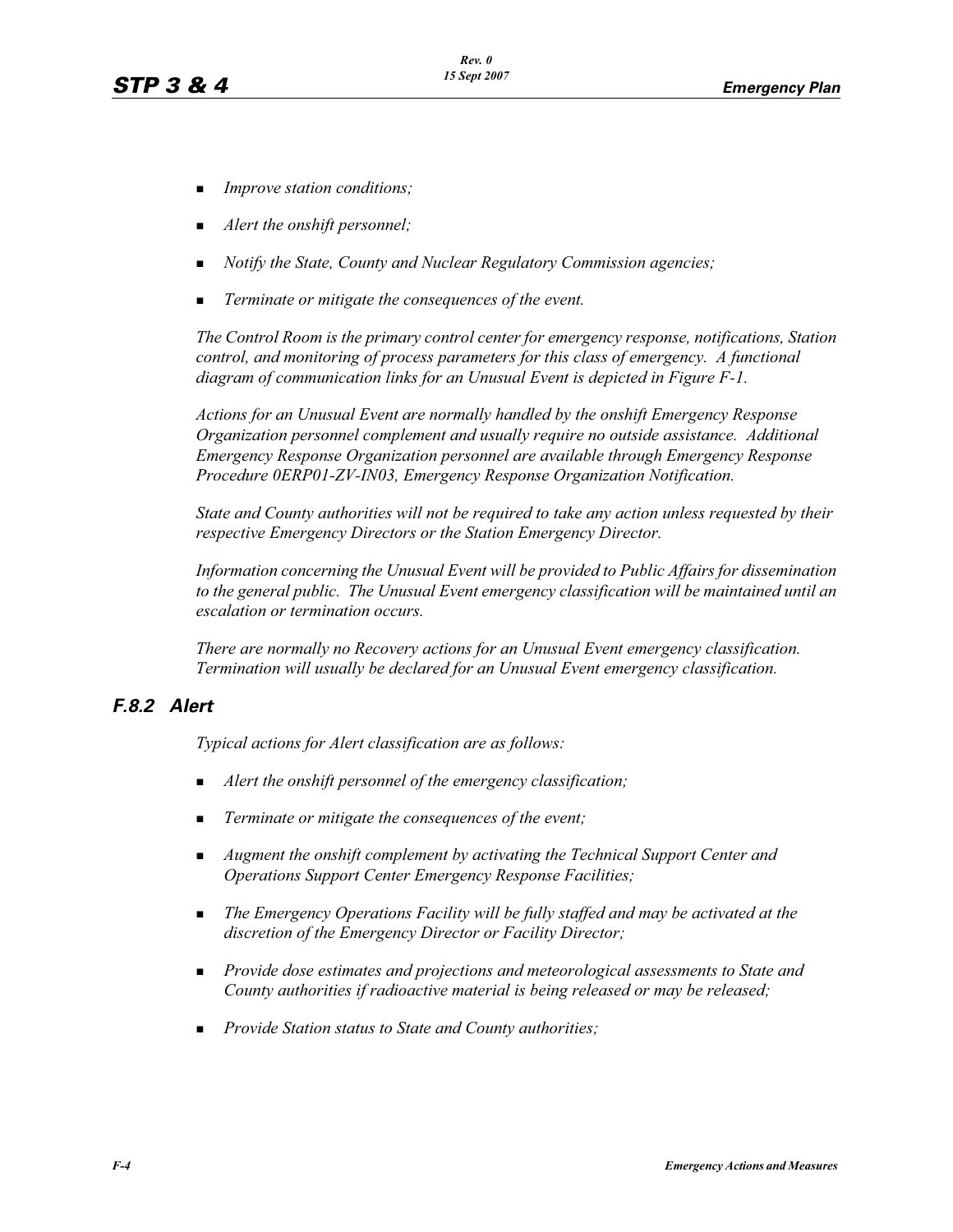- - *Make specified immediate and follow-up notifications to State and County authorities and the Nuclear Regulatory Commission; and,*
- -*Staff the Joint Information Center*

*The initial recognition of an emergency condition, the classification of the emergency, and the immediate and follow-up actions by the Onshift Emergency Response Organization are performed in accordance with Emergency Response Procedures. The Control Room is the primary control center for accident mitigation supplemented by the Technical Support Center for emergency management and monitoring of process parameters. Notifications, Station status updates, meteorological assessments, dose estimates and projections, and offsite protective action recommendations are normally provided offsite from the Technical Support Center or the Emergency Operations Facility. A functional diagram of communication links for an Alert is depicted in Figure F-2. The Technical Support Center is used to monitor selected Station parameters for assessment of Station conditions. The Technical Support Center also functions to provide the Control Room Shift Supervisor prompt relief as the Emergency Director so that he can place his primary focus on returning the plant to a stable condition. The Operations Support Center is used as a staging area for Emergency Response Teams and backup personnel. The Technical Support Center will be organized and coordinated by the Technical Support Center Manager and the Operations Support Center will be organized and coordinated by the Operations Support Center Coordinator. The Operations Support Center's priorities are established by the Technical Support Center Manager. The Maintenance Manager functions as the Technical Support Center interface for all repairs requested of the Operations Support Center. Further staffing will be dependent on the duration of the emergency. Emergency Response Organization personnel other than the onshift complement are available to staff the Technical Support Center, Operations Support Center and the Emergency Operations Facility. The Technical Support Center Manager is the Station authority for emergency management and has Emergency Director responsibility and authority. Data links between the Technical Support Center, Operations Support Center, Control Room, and the Emergency Operations Facility will provide process data, radiological data, Emergency Response Team status, and Station status to the Technical Support Center. An exception to the above facility staffing occurs when an Alert is declared due to a hurricane. In this case, the Emergency Operations Facility personnel can be dismissed at the discretion of the Technical Support Center Manager.* 

*Onsite radiological exposure control is described in Emergency Response Procedure 0ERP01- ZV-IN06, Radiological Exposure Guidelines, and Section J of this Plan.* 

*The Alert will be maintained until escalated, downgraded or terminated by the Emergency Director.* 

*Offsite dose calculations will be performed in accordance with Emergency Response Procedure 0ERP01-ZV-TP01, Offsite Dose Calculations if radioactive releases occur. Offsite protective action recommendations are not required at an Alert.*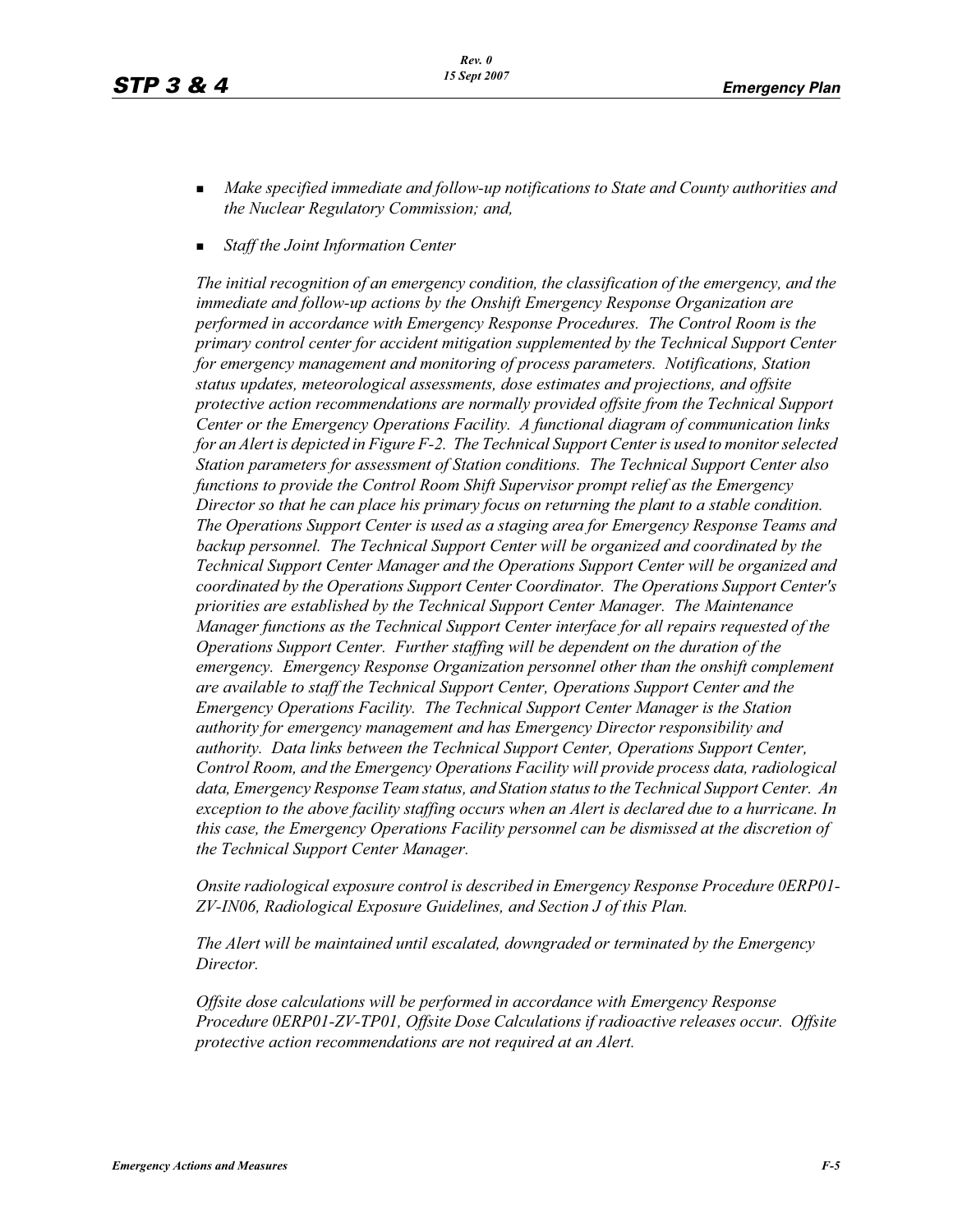#### *F.8.3 Site Area Emergency*

*Typical actions for the Site Area Emergency classification are as follows:* 

- -*Alert the onshift personnel of the emergency classification;*
- -*Terminate or mitigate the consequences of the event;*
- -*Augment the onshift complement by activating all Emergency Response Facilities;*
- **Provide dose estimates and projections and meteorological assessments to State and** *County authorities if radioactive material is being released or may be released;*
- -*Provide Station status to State and County authorities;*
- -*Evacuate the site as required;* Conduct assembly and accountability of Protected Area
- -*Conduct assembly and accountability of Protected Area;* Evacuate the site as required;
- - *Make specified immediate and follow up notifications to State and County authorities and the Nuclear Regulatory Commission; and,*
- -*Monitor the environs of the Station to determine doses.*

*The initial recognition of an emergency condition, the classification of a Site Area Emergency, and the immediate and follow up actions by the onshift Emergency Response Organization are performed in accordance with Emergency Response Procedures. The Technical Support Center is the primary control center for direction of the Emergency with technical expertise, Station control, and monitoring of process parameters. At the Site Area Emergency, activation of the Emergency Operations Facility and the Joint Information Center occurs. A functional diagram of communication links for a Site Area Emergency is depicted in Figure F-2. Further staffing will be dependent on the duration of the emergency.*

*Personnel from the Station Emergency Response Organization are available to staff the Technical Support Center, the Operations Support Center, and the Emergency Operations Facility. Upon assumption of command and control, the Emergency Operations Facility Director is the Station authority for emergency management and has Emergency Director responsibility and authority. Data links between the Emergency Operations Facility, Technical Support Center, Operations Support Center, and the Control Room will provide process data, radiological data, emergency response team status, and Station status to the Emergency Operations Facility. An exception to the above facility staffing occurs when a Site Area Emergency is declared due to a hurricane. In this case, the Emergency Operations Facility and Joint Information Center activation can be delayed at the discretion of the Technical Support Center Manager.*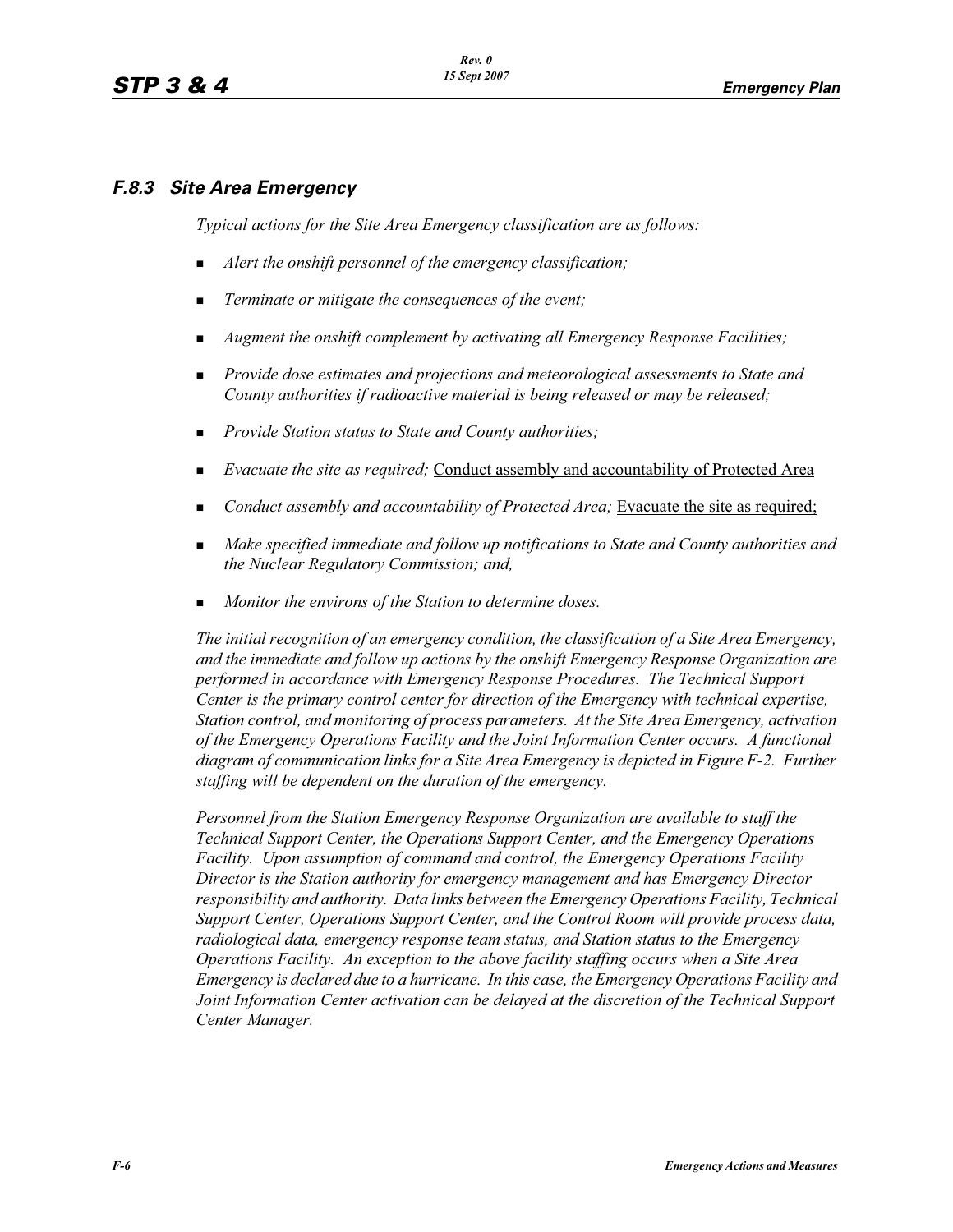*A Site Area Emergency requires close coordination of activities between the State and County authorities and the Station Emergency Director. Protection of the site personnel will be directed toward assessing the doses and plant conditions and implementing appropriate protective actions. Personnel at the Station are the responsibility of the Emergency Director. State and County authorities will activate emergency centers and place key personnel on emergency position status.*

*No offsite protective action recommendations are expected for a Site Area Emergency.* 

*The Emergency Operations Facility Director will provide management level interface with the Nuclear Regulatory Commission and the State and County authorities. Provisions are made in the Emergency Operations Facility to accommodate various State, County, and Federal personnel. To ensure the consistency of actions and information, the Emergency Operations Facility Director shall remain the single onsite source for managing the emergency.* 

*The Joint Information Center will be used for briefing the news media. Media relations are described in Section K of this Plan.* 

*The Site Area Emergency will be maintained until escalation, downgrading, recovery or termination occurs.* 

*A Recovery organization will be established commensurate with the cleanup effort required. Recovery actions for a Site Area Emergency are described in Section L of this Plan.* 

 *Management of the Site Area Emergency may continue for several hours* an extended period *and relief of personnel may be required. Due to the possible length of time required to recover or terminate this emergency classification, food, lodging and transportation may be required for emergency personnel. The logistics to support the Site Area Emergency are depicted in Emergency Response Procedures, i.e., 0ERP01-ZV-EF09, Procurement/Resources Supervisor, 0ERP01-ZV-EF28, Assistant Support Organization Director, and 0ERP01-ZV-TS09, Administrative Manager.*

#### *F.8.4 General Emergency*

*Typical actions for the General Emergency classification are as follows:*

- -*Alert the onshift personnel of the emergency classification;*
- -*Terminate or mitigate the consequences of the event;*
- -*Augment the onshift complement by activating all Emergency Response Facilities;*
- **Provide dose estimates and projections and meteorological assessments to State and** *County authorities if radioactive material is being released or may be released;*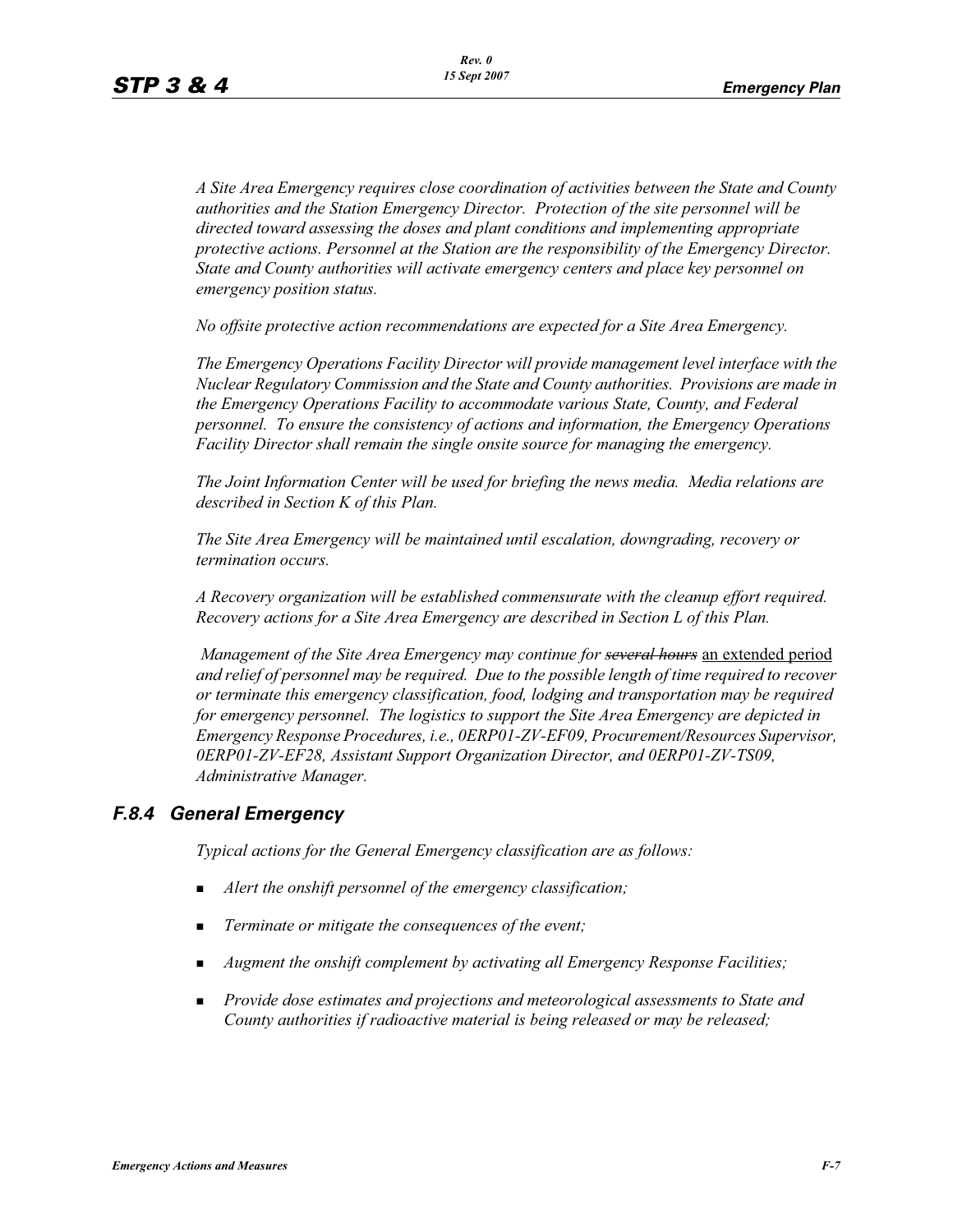- -*Provide Station status to State and County authorities;*
- -*Evacuate the site as required;*
- - *Make specified immediate and follow up notifications to State and County authorities and the Nuclear Regulatory Commission;*
- -*Monitor the environs of the Station to determine doses;*
- - *Make those necessary protective action recommendations to State and County authorities; and*
- -*Provide information to the Joint Information Center for press releases.*

*The initial recognition of a General Emergency condition, the classification of the emergency, and the immediate and follow-up actions by the onshift Emergency Response Organizations are performed in accordance with Emergency Response Procedures. The Emergency Operations Facility is the primary control center for direction of the emergency. Technical expertise is provided from the Technical Support Center for emergency management, Station control, and monitoring of process parameters. Notifications, Station status updates, and meteorological assessments of dose estimates and projections are provided from the Emergency Operations Facility. A functional diagram of communication links for a General Emergency is depicted in Figure F-2. The Operations Support Center is used as a staging area for Emergency Response Teams and backup personnel. The Technical Support Center actions and personnel are organized and coordinated by the Technical Support Center Manager, and the Operations Support Center personnel and actions are coordinated by the Operations Support Center Coordinator. Further staffing will be dependent on the duration of the emergency. Personnel from the Station Emergency Response Organization are available to staff the Emergency Operations Facility, Technical Support Center, Operations Support Center and the Joint Information Center. The Emergency Operations Facility Director is the Station authority for emergency management. Data links between the Emergency Operations Facility, Technical Support Center, Operations Support Center, and the Control Room will provide process data, radiological data, emergency response team status and Station status to the Emergency Operations Facility. In the unlikely event that the Emergency Operations Facility becomes uninhabitable, an Alternate Emergency Operations Facility has been established in Bay City, Texas, at the Bay City Service Center, 7th and Avenue M. Emergency Response Facilities are further described in Section G of this Plan.* 

*The General Emergency requires close coordination of activities between the State and County authorities and the Station Emergency Director. Protection of site personnel and the public will be directed toward assessing the doses and plant conditions and recommending appropriate protective actions. The alerting, sheltering, and/or evacuation of the public is the responsibility of County authorities. Personnel at the Station are the responsibility of the Emergency Director. State and County authorities will activate emergency centers and place key personnel on emergency position status. The State may provide confirmatory offsite radiation monitoring.*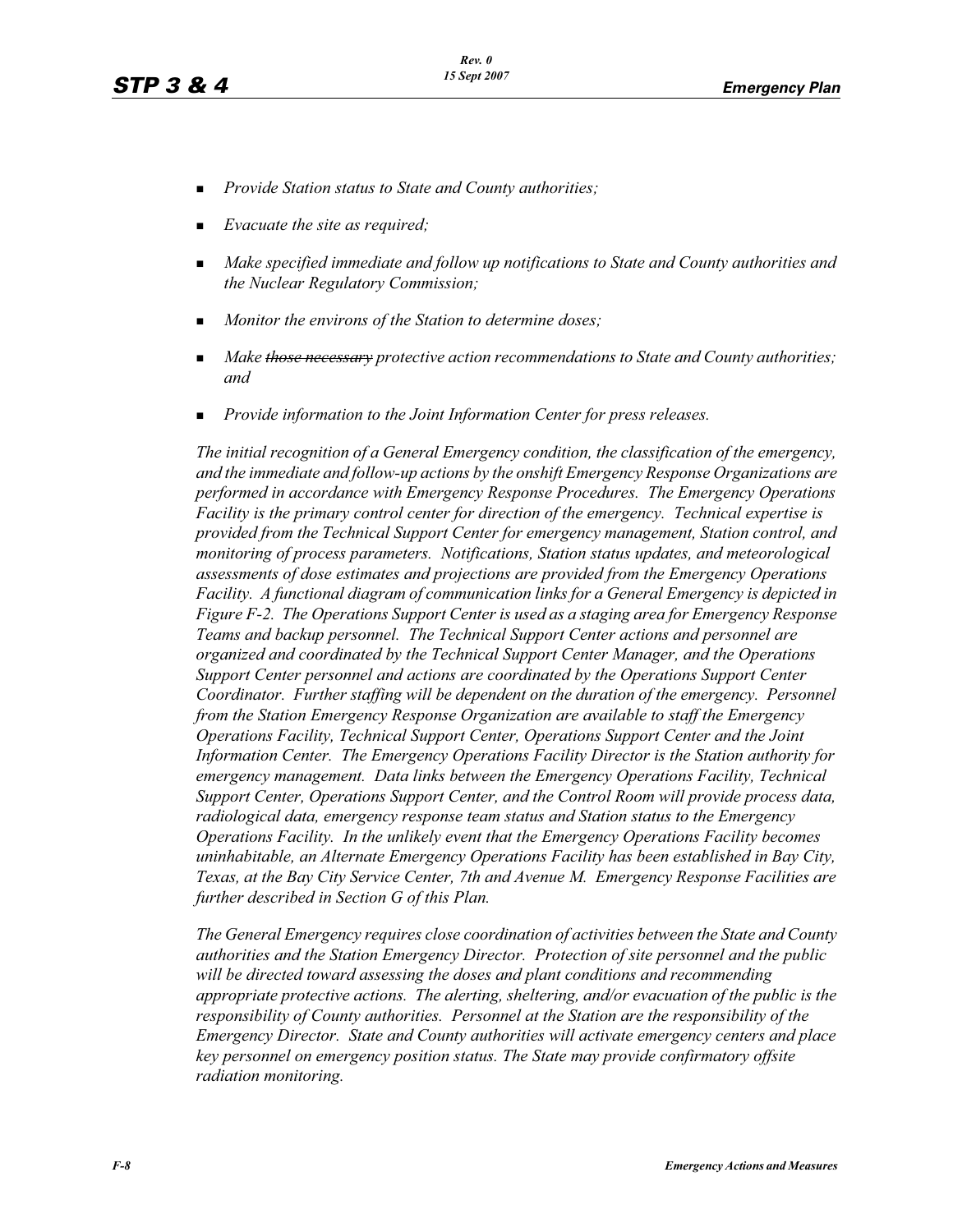*Section I provides additional details on offsite protective action recommendations. State and County authorities have formulated plans to alert, shelter and/or evacuate persons who may be subject to an exposure in excess of Environmental Protection Agency Protective Action Guidelines.*

*Onsite radiological exposure control is described in Emergency Response Procedure 0ERP01- ZV-IN06, Radiological Exposure Guidelines, and Section J of this Plan.* 

*The Emergency Operations Facility Director will interface with the Nuclear Regulatory Commission and the State and County authorities. Provisions are made in the Emergency Operations Facility to accommodate various State, County, and Federal personnel. To ensure the consistency of actions and information, the Emergency Operations Facility Director shall remain the single onsite source for managing the emergency.* 

*The Joint Information Center will be used for briefing the news media. Media relations are described in Section K of this Plan.* 

*The General Emergency will be maintained until de-escalation, recovery, or termination occurs.* 

*Recovery actions for a General Emergency are described in 0ERP01-ZV-RE01, Recovery Operations and Section L of this Plan.* 

*An estimate of the exposure to the public near the Station because of an emergency condition will be performed in accordance with procedure 0ERP01-ZV-TP01, Offsite Dose Calculations.*

*Management of the General Emergency may continue for several days* an extended period *and relief of personnel will be required. Due to the possible length of time required to terminate this emergency classification, food, lodging, and transportation may be required for emergency personnel. These items are planned for in the General Emergency as depicted in Section C of this Plan and appropriate Emergency Response Procedures.*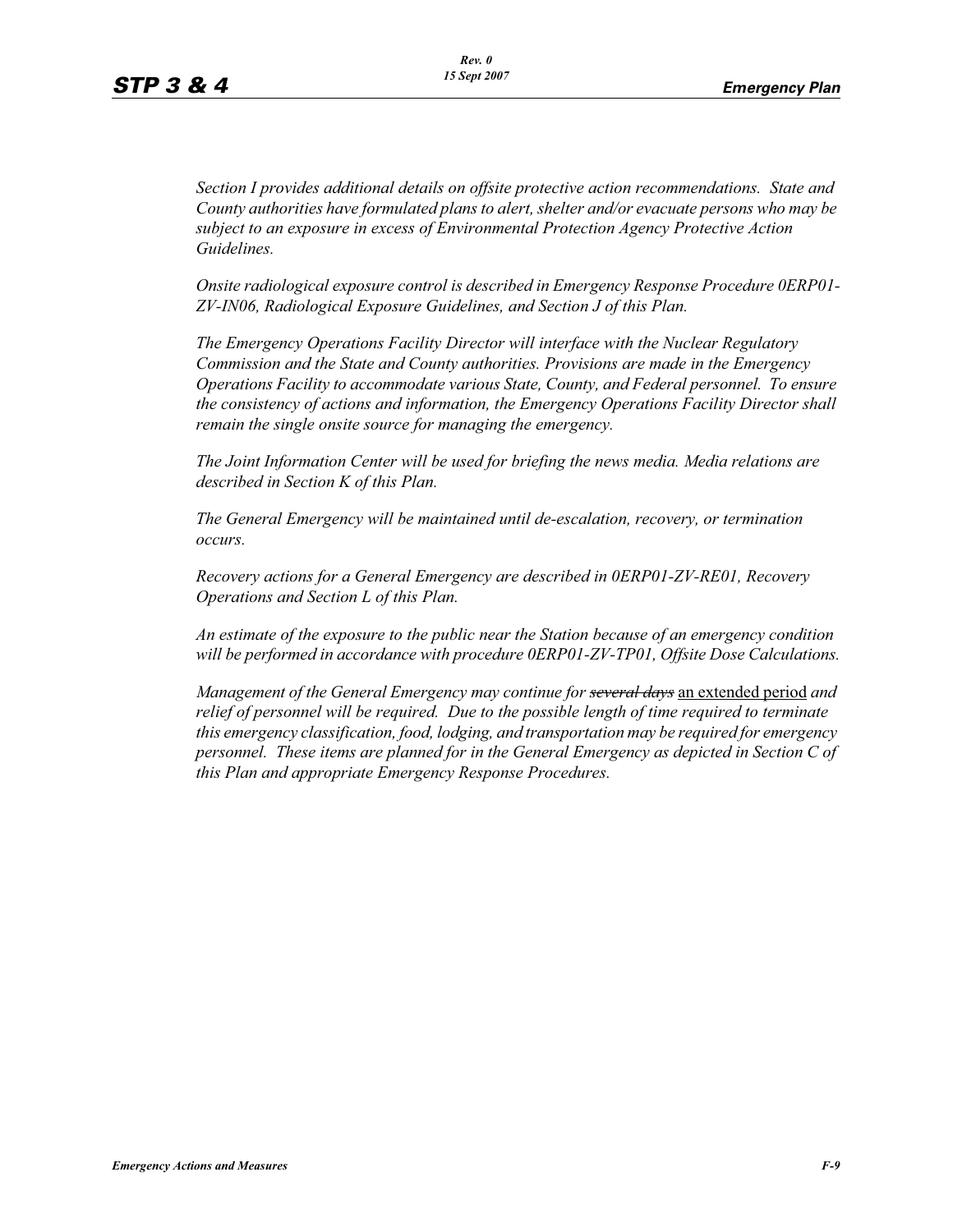

### *Figure F-1 Emergency Response Facilities Communications Pathway Typical Functional Diagram Unusual Event*